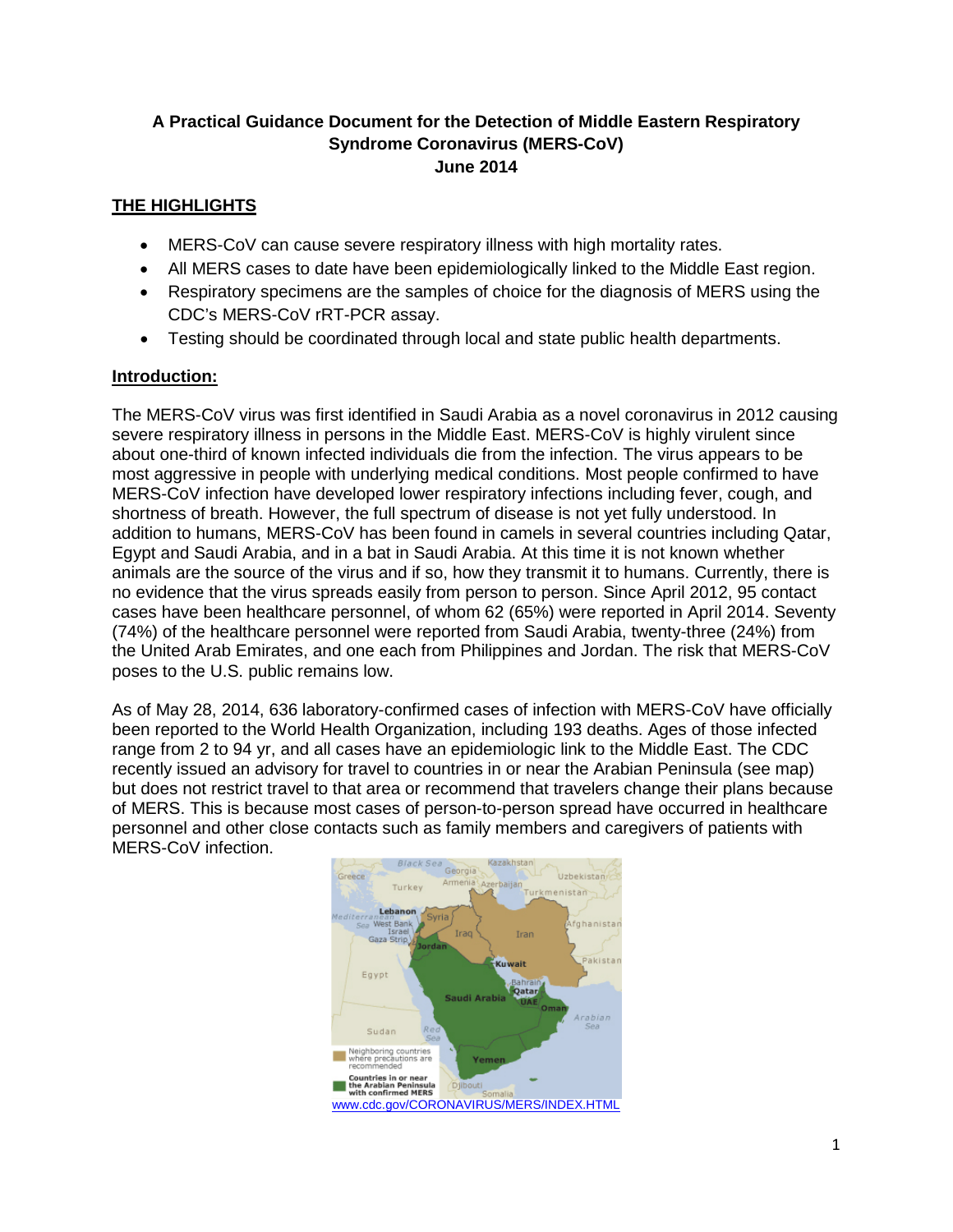To date two cases of MERS have been reported in the United States. Both of the patients diagnosed with the virus were healthcare personnel who had traveled from Saudi Arabia, where many cases of the virus have been confirmed. Both patients were hospitalized and have now recovered.

#### **Who to Test:**

The CDC recommends testing for any travelers from the impacted region (see map, above) with acute lower respiratory symptoms within 14 days of travel, and for people who had close contact with someone diagnosed with MERS-CoV.

Specifically, testing should be limited to patients meeting the following criteria:

- Fever (≥38°C, 100.4°F) and pneumonia or acute respiratory distress syndrome (based on clinical or radiological evidence) AND EITHER:
	- $\triangleright$  History of travel from countries in or near the Arabian Peninsula within 14 days before symptom onset; OR close contact with a symptomatic traveler who developed fever and acute respiratory illness (not necessarily pneumonia) within 14 days after traveling from countries in or near the Arabian Peninsula; OR
	- $\triangleright$  Is part of a cluster of patients with severe acute respiratory illness (e.g. fever and pneumonia requiring hospitalization) of unknown etiology in which MERS-CoV is being considered in consultation with state and local health departments.
- Close contact with a confirmed or probable case of MERS while the case was ill AND
	- $\triangleright$  Fever (>100°F) or symptoms of respiratory illness within 14 days following the close contact.

#### **Specimens and Testing:**

The preferred specimen for the detection of MERS-CoV is a lower respiratory tract specimen. The table below summarizes the specimen requirements for potential MERS-CoV testing. Check with your state public health laboratory for specific instructions and shipping guidelines.

Real-time RT-PCR testing is carried out by state public health laboratories and/or the CDC using the "CDC Novel Coronavirus 2012 Real-time PCR Assay." The test is available to public health laboratories through Emergency Use Authorization provided by the FDA. There are 3 targets in the assay: NCV.N2 (nucleocapsid protein gene), NCV.N3, (nucleocapsid protein gene) and MCV.upE (region upstream of envelope protein gene). Most state public health laboratories have been provided the primers and probes by CDC and demonstrated competency in performing the test. Clinical laboratories should contact their state public health laboratory to determine if the test is available locally or if it will be performed by the CDC. Timely communication between clinical laboratories and public health laboratories is essential to assure accurate and efficient testing.